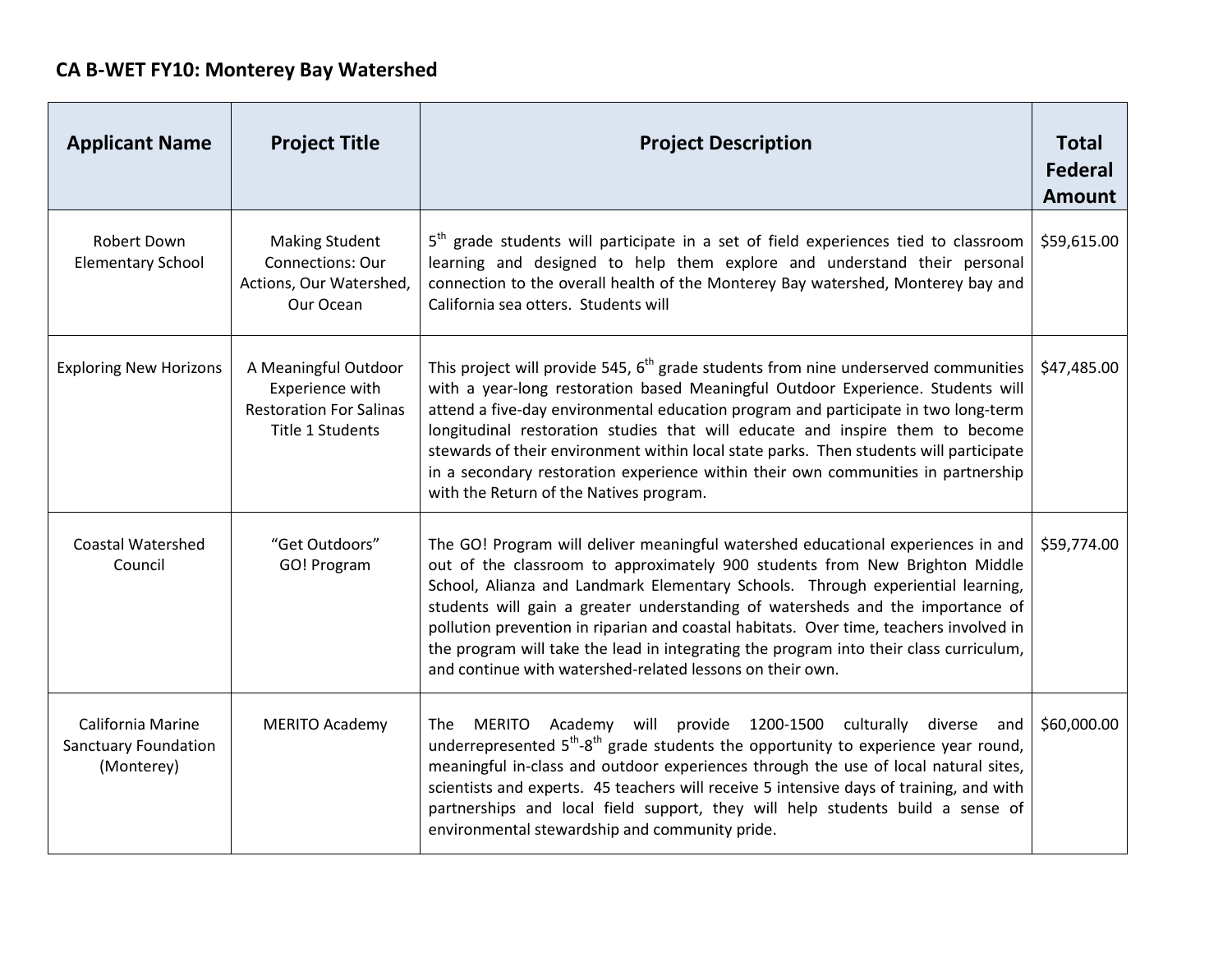| Foundation of<br>California State<br>University, Monterey<br>$Bay -$<br>Camp SEA Lab,<br><b>CSUMB</b>          | Watershed and Climate<br>Science Education for<br>Underserved Youth in<br>the Monterey Bay<br><b>National Marine</b><br>Sanctuary | Camp SEA Lab will engage 60, $5^{th} - 8^{th}$ grade underrepresented students, 4 teachers<br>and 6 high school student mentors in meaningful watershed experiences before,<br>during and after an intensive, week -long field residential program. The focus will be<br>on ocean and climate literacy, and strengthening the students' commitments to<br>conservation and stewardship of local and global natural systems. Five new teaching<br>kits will be used to address NOAA's Climate Literacy Principles that teachers will have<br>access to year-round and will be tied in with their classroom curriculum. Emphasis<br>will be on watersheds, coasts, climate change, scientific process and research,<br>conservation, culture and history, and marine-related careers. | \$47,323.00 |
|----------------------------------------------------------------------------------------------------------------|-----------------------------------------------------------------------------------------------------------------------------------|-------------------------------------------------------------------------------------------------------------------------------------------------------------------------------------------------------------------------------------------------------------------------------------------------------------------------------------------------------------------------------------------------------------------------------------------------------------------------------------------------------------------------------------------------------------------------------------------------------------------------------------------------------------------------------------------------------------------------------------------------------------------------------------|-------------|
| Foundation of<br>California State<br>University, Monterey<br>$Bay -$<br>Return of the Natives,<br><b>CSUMB</b> | <b>Increasing Watershed</b><br>Awareness in Youth<br>through the Cycle of<br>Habitat Restoration -<br>Year 3                      | Return of the Natives Restoration Education Project (RON) will provide quality<br>science programming to MERITO Academy After-school programs and school classes<br>in the Monterey Peninsula Unified School District. An estimated 600 students will<br>participate in the program. Students will be engaged through watershed and<br>restoration curricula addressing science, language arts, and English language<br>development standards for the state of California. Students will participate in<br>multiple restoration-based service experiences.                                                                                                                                                                                                                          | \$57,68.00  |
| Foundation of<br>California State<br>University, Monterey<br>$Bay -$<br>Watershed Institute                    | Professional<br><b>Development for Creeks</b><br>of Salinas to the Bay -<br>Year 3                                                | This Multi-phased meaningful watershed to the bay professional development<br>program will include: workshops for 60 elementary school teachers, in-classroom<br>one-on-one mentoring sessions, specialized classroom lessons with outside<br>professionals, and fieldtrips in the Creeks of Salinas for $3^{rd}$ through $6^{th}$ grade teachers<br>in Salinas.                                                                                                                                                                                                                                                                                                                                                                                                                    | \$59,999.00 |
| <b>Friends of MAOS</b>                                                                                         | <b>MAOS Urban Creek</b><br><b>Runoff Studies in</b><br>Monterey Year 2                                                            | An estimated 248 Monterey Academy of Oceanographic Sciences (MAOS) students<br>will select creek sites around urban Monterey for runoff sampling, pollution<br>detection, and monitoring. The MAOS design team will collaborate with the City of<br>Monterey and MBNMS for selection of sampling sites, integration of datasets, and<br>development of evaluation tools, and with Monterey Peninsula Unified School<br>District for a middle school outreach plan to serve up to 60 middle school students.                                                                                                                                                                                                                                                                         | \$54,199.00 |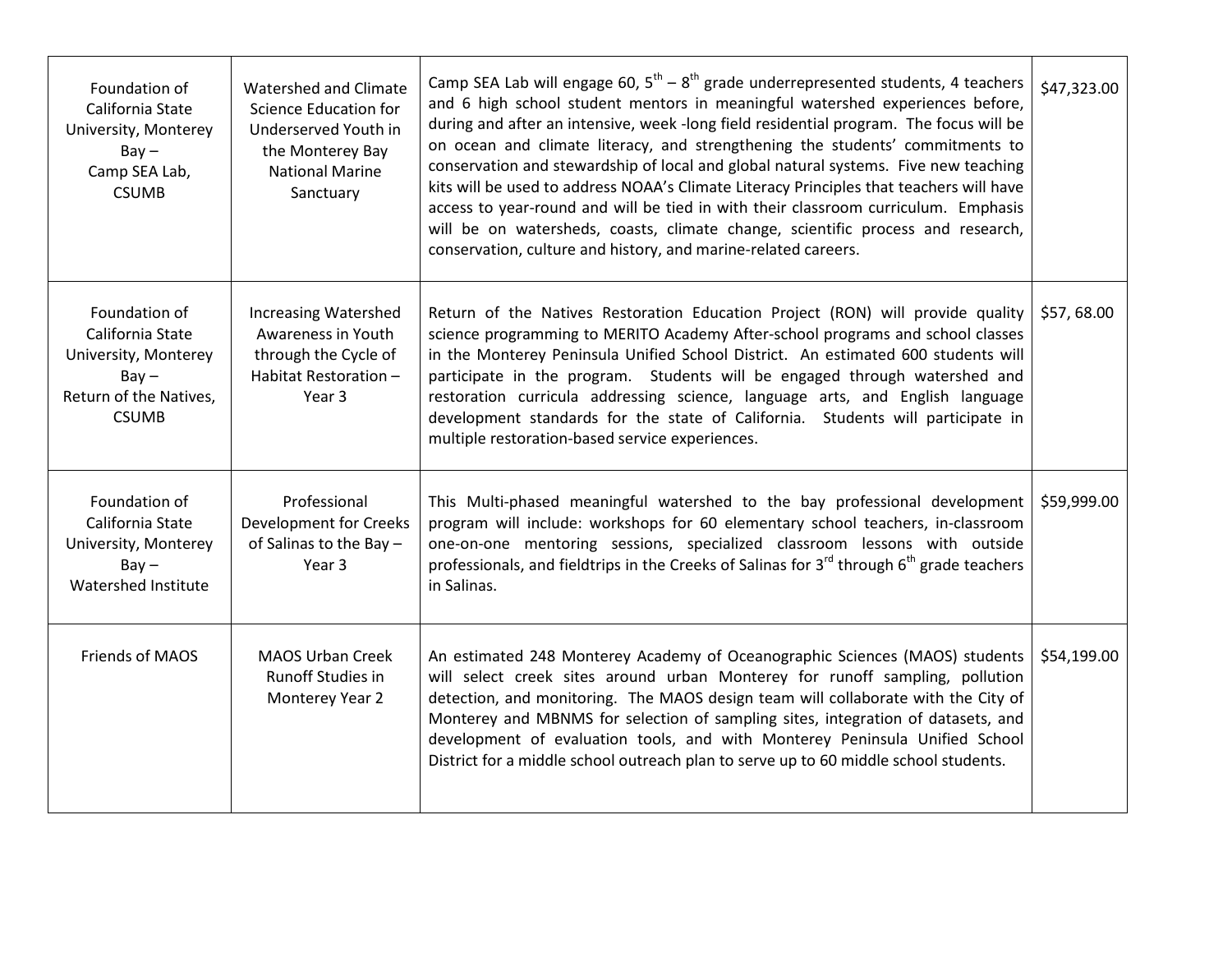| Save Our Shores                                                                                                   | Save Our Shores:<br>Expanding an<br><b>Interactive Five-Part</b><br><b>Educational Program for</b><br>K-8 Students in the<br>Monterey Bay Area | Through an expansion of their five-part program developed in 2009, SOS will provide<br>meaningful watershed educational experiences to nine classes of underserved $6^{th}$ - $8^{th}$<br>graders from E.A. Hall Middle School and Calabasas Elementary School in<br>Watsonville. Students will learn about basic ocean science concepts, watersheds, the<br>Monterey Bay National Marine Sanctuary and the growing issue of ocean debris, and<br>participate in school-wide and beach cleanups. The final activities will involve<br>reflection activities where students will summarize lessons learned, evaluate their<br>cleanup events and share experiences.              | \$43,011.00 |
|-------------------------------------------------------------------------------------------------------------------|------------------------------------------------------------------------------------------------------------------------------------------------|---------------------------------------------------------------------------------------------------------------------------------------------------------------------------------------------------------------------------------------------------------------------------------------------------------------------------------------------------------------------------------------------------------------------------------------------------------------------------------------------------------------------------------------------------------------------------------------------------------------------------------------------------------------------------------|-------------|
| San Jose University<br><b>Research Foundation</b><br>(on behalf of Moss<br><b>Landing Marine</b><br>Laboratories) | <b>Incorporation of Marine</b><br><b>Research and Resource</b><br><b>Issues into Public</b><br>Education                                       | During the 2010-2011 school year, previous teacher participants will bring activities<br>focused on meaningful outdoor experiences into their classrooms.<br>Graduate<br>students and the PI will assist in curriculum implementation. Each student will be<br>provided the skills and tools necessary to participate in hands-on activities that relate<br>to marine resource management issues in the Monterey Bay watersheds. In July,<br>2011, 20 middle and high school teachers will take part in five days of intensive<br>training in hands-on, investigative projects that are based on marine research<br>including human impacts to coastal and marine environments. | \$59,880.00 |
| Santa Cruz County<br>Office of Education                                                                          | <b>Natural Bridges</b><br><b>Wetlands Conservation</b><br>Project                                                                              | Through a combination of classroom activities and experiential field work, 100-150<br>at-risk high school students will investigate the complex environmental issues<br>affecting the Santa Cruz watershed. Students will carry out field work at Antonelli<br>Pond and Moore Creek Preserve. Classroom activities will take place at the Natural<br>Bridges High School's Green Careers Center. The project will increase student<br>knowledge and understanding of wetlands conservation issues while building student<br>self-esteem and engagement in education.                                                                                                            | \$59,535.00 |
| <b>Marine Science</b><br>Institute                                                                                | Catch My Flow!                                                                                                                                 | During a school year of exploration and action in and out of the classroom, students<br>will learn to see the ocean in their immediate environment, no matter where they<br>are in the watershed. 195 underserved and primarily Hispanic San Mateo County 5 <sup>th</sup><br>and $6th$ grade students will see, touch, and learn about their own and each other's<br>watershed locales along a corridor that spans bayside to coastside across the Santa<br>Cruz coastal mountain range. Experiences include opportunities for students to<br>improve the watershed's health.                                                                                                   | \$44,551.00 |